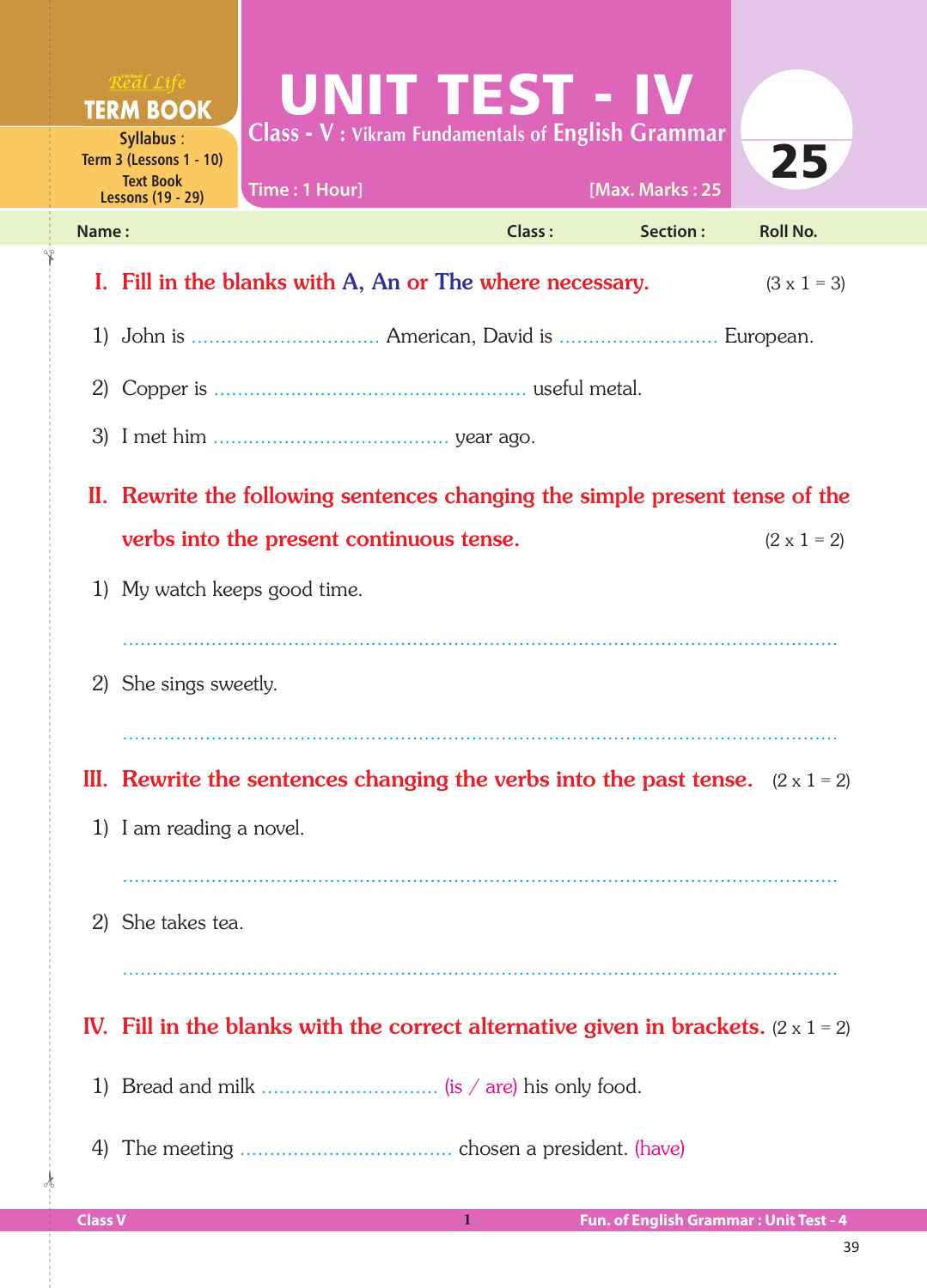|                                                                      | V. Change the following into indirect speech.                              | $(3 \times 1 = 3)$ |  |  |
|----------------------------------------------------------------------|----------------------------------------------------------------------------|--------------------|--|--|
|                                                                      | 1) He said, "I am going to Delhi next week".                               |                    |  |  |
|                                                                      |                                                                            |                    |  |  |
| 2)                                                                   | The teacher says, "You are a very clever boy".                             |                    |  |  |
|                                                                      |                                                                            |                    |  |  |
|                                                                      | 3) She said, "I shall not go there now'.                                   |                    |  |  |
|                                                                      |                                                                            |                    |  |  |
|                                                                      | VI. Change the following sentences in the Active voice into passive voice. |                    |  |  |
|                                                                      |                                                                            | $(2 \times 1 = 2)$ |  |  |
| 1)                                                                   |                                                                            |                    |  |  |
| 2)                                                                   | The boy made a kite.                                                       |                    |  |  |
|                                                                      | VII. Change the following into Active voice.                               | $(2 \times 1 = 2)$ |  |  |
|                                                                      | 1) She was kept waiting.                                                   |                    |  |  |
|                                                                      |                                                                            |                    |  |  |
| VIII. Change the verbs in the following sentences to the past tense. |                                                                            |                    |  |  |
|                                                                      |                                                                            | $(2 \times 1 = 2)$ |  |  |
|                                                                      | 1) The old man sits in the shade of the tree.                              |                    |  |  |
|                                                                      |                                                                            |                    |  |  |
| 2)                                                                   | She sings sweetly.                                                         |                    |  |  |
|                                                                      |                                                                            |                    |  |  |